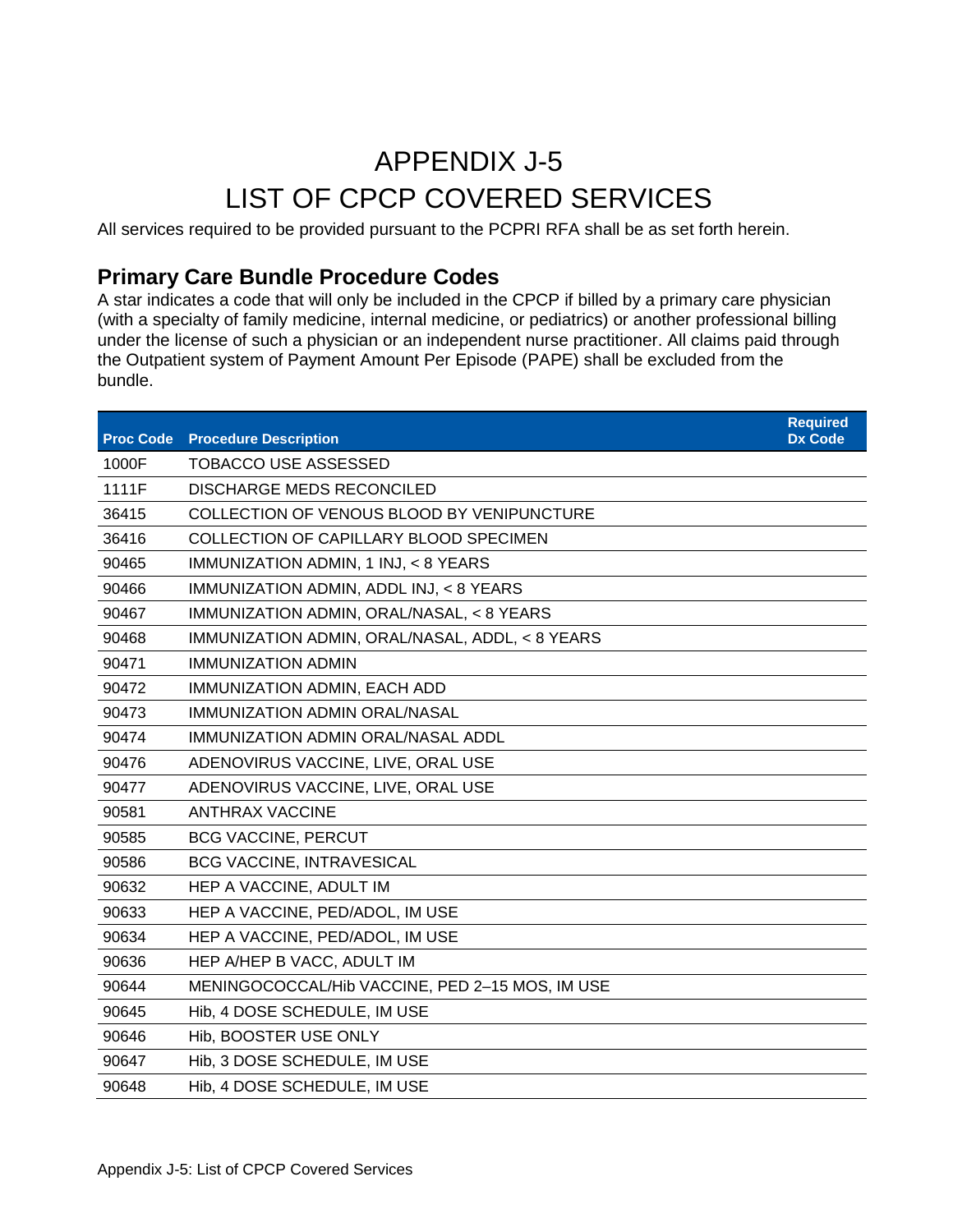| <b>Proc Code</b> | <b>Procedure Description</b>                             | <b>Required</b><br><b>Dx Code</b> |
|------------------|----------------------------------------------------------|-----------------------------------|
| 90649            | H PAPILLOMA VACC 3 DOSE IM                               |                                   |
| 90650            | HPV VACCINE, IM USE                                      |                                   |
| 90653            | FLU VACCINE, INACTIVATED, SUBUNIT, IM USE                |                                   |
| 90654            | FLU VACCINE, SPLIT VIRUS, PRESERVATIVE FREE, INTRADERMAL |                                   |
| 90655            | FLU VACCINE NO PRESERV 6-35M                             |                                   |
| 90656            | FLU VACCINE NO PRESERV 3 & >                             |                                   |
| 90657            | FLU VACCINE, 3 YRS, IM                                   |                                   |
| 90658            | FLU VACCINE, 3 YRS & >, IM                               |                                   |
| 90660            | FLU VACCINE, NASAL                                       |                                   |
| 90661            | FLU VACCINE, CELL CULTURES, IM                           |                                   |
| 90662            | FLU VACC PRSV FREE INC ANTIG                             |                                   |
| 90663            | FLU VACC PANDEMIC FORM H1N1                              |                                   |
| 90664            | FLU VIRUS VACCINE, PANDEMIC FORMULATION                  |                                   |
| 90666            | FLU VIRUS VACCINE, PANDEMIC FORMULATION                  |                                   |
| 90667            | FLU VIRUS VACCINE, PANDEMIC FORMULATION                  |                                   |
| 90669            | PNEUMOCOCCAL VACCINE                                     |                                   |
| 90670            | PNEUMOCOCCAL VACCINE                                     |                                   |
| 90672            | FLU VIRUS VACCINE, QUADRIVALENT, INTRANASAL              |                                   |
| 90675            | RABIES VACCINE, IM                                       |                                   |
| 90676            | RABIES VACCINE, INTRADERMAL                              |                                   |
| 90680            | ROTAVIRUS VACC 3 DOSE ORAL                               |                                   |
| 90681            | ROTAVIRUS VACC 2 DOSE ORAL                               |                                   |
| 90685            | FLU VACCINE, CHILDREN 6-35 MOS, IM USE                   |                                   |
| 90686            | FLU VACCINE, INDIV 3+ YEARS, IM USE                      |                                   |
| 90687            | FLU VACCINE, 6-35 MOS, IM USE                            |                                   |
| 90688            | FLU VACCINE, INDIV 3+ YEARS, IM USE                      |                                   |
| 90690            | <b>TYPHOID VACCINE, ORAL</b>                             |                                   |
| 90691            | <b>TYPHOID VACCINE, IM</b>                               |                                   |
| 90692            | <b>TYPHOID VACCINE, INTRADERMAL</b>                      |                                   |
| 90693            | <b>TYPHOID VACCINE, SUBCUT USE, MILITARY</b>             |                                   |
| 90696            | DTaP-IPV, PED 4-6 YRS, IM USE                            |                                   |
| 90698            | DTaP-Hib-IPV, IM USE                                     |                                   |
| 90700            | DTaP, UNDER 7 YRS, IM USE                                |                                   |
| 90702            | DT, INDIV < 7 YRS OF AGE, IM USE                         |                                   |
| 90703            | <b>TETANUS VACCINE, IM</b>                               |                                   |
| 90704            | MUMPS VACCINE, LIVE, SUBCUT USE                          |                                   |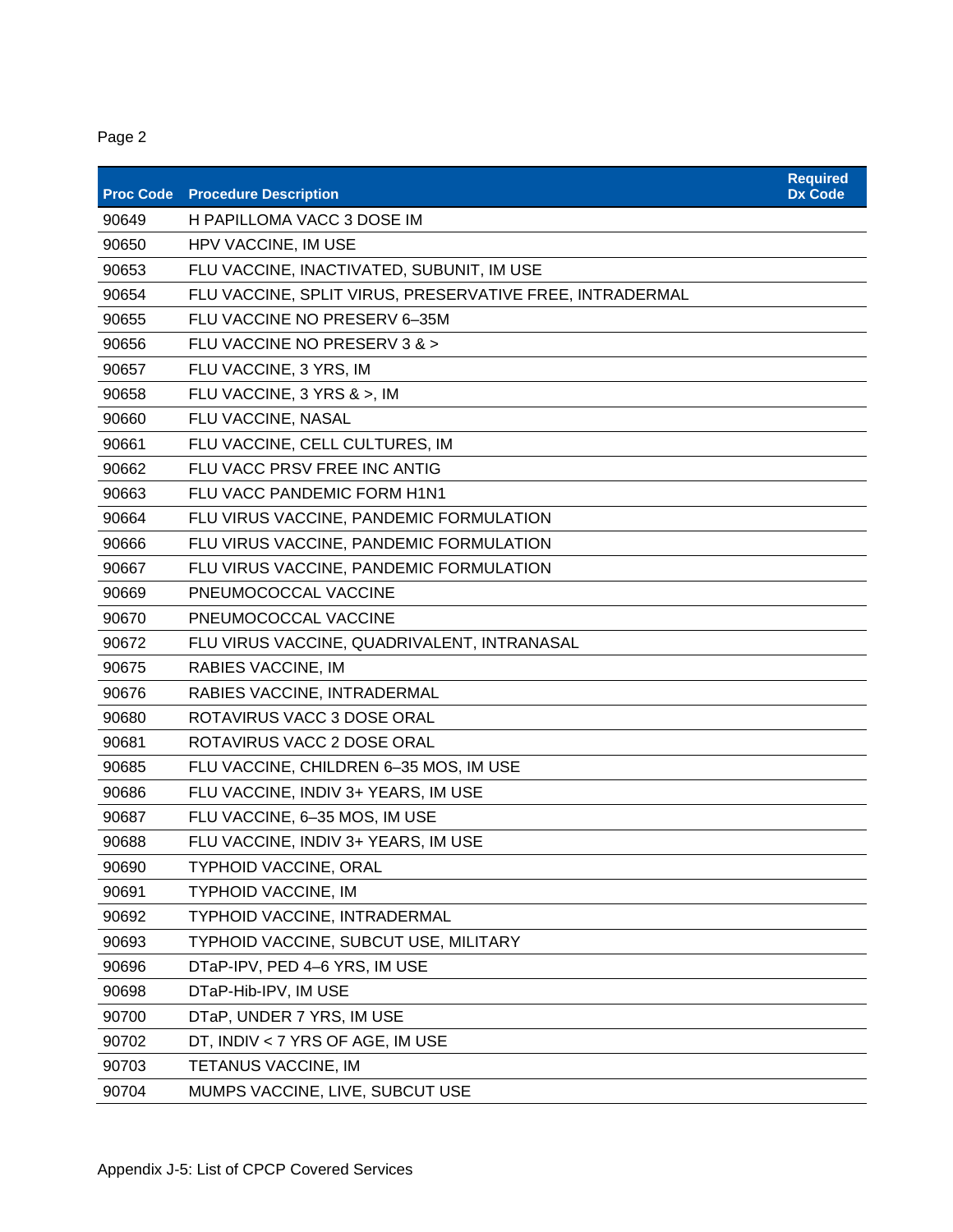| <b>Proc Code</b> | <b>Procedure Description</b>          | <b>Required</b><br><b>Dx Code</b> |
|------------------|---------------------------------------|-----------------------------------|
| 90705            | <b>MEASLES VACCINE, SC</b>            |                                   |
| 90706            | RUBELLA VACCINE, LIVE SUBCUT USE      |                                   |
| 90707            | MMR VACCINE, SC                       |                                   |
| 90708            | MEASLES/RUBELLA VACCINE IM USE        |                                   |
| 90710            | MMRV, LIVE, SUBCUT USE                |                                   |
| 90712            | POLIOVIRUS, OPV, SC/IM                |                                   |
| 90713            | POLIOVIRUS, IPV, SC/IM                |                                   |
| 90714            | TD VACCINE NO PRSRV >/= 7 IM          |                                   |
| 90715            | TDAP VACCINE >7 IM                    |                                   |
| 90716            | CHICKEN POX VACCINE, SC               |                                   |
| 90717            | YELLOW FEVER VACCINE, SC              |                                   |
| 90719            | DIPHTHERIA TOXOID, IM                 |                                   |
| 90720            | DTP-Hib, IM                           |                                   |
| 90721            | DtaP-Hib, IM USE                      |                                   |
| 90723            | DtaP-HEP B- IPV, IM USE               |                                   |
| 90725            | CHOLERA VACCINE, INJECTABLE           |                                   |
| 90727            | PLAGUE VACCINE, IM USE                |                                   |
| 90732            | PNEUMOCOCCAL VACCINE                  |                                   |
| 90733            | MENINGOCOCCAL VACCINE, SC             |                                   |
| 90734            | MENINGOCOCCAL VACCINE, IM             |                                   |
| 90735            | <b>ENCEPHALITIS VACCINE, SC</b>       |                                   |
| 90736            | ZOSTER VACC, SC                       |                                   |
| 90738            | JAPANESE ENCEPHALITIS VACCINE, IM USE |                                   |
| 90739            | HEP B VACCINE, ADULT, IM              |                                   |
| 90740            | HEPB VACC, ILL PAT 3 DOSE IM          |                                   |
| 90743            | HEP B VACC, ADOL, 2 DOSE, IM          |                                   |
| 90744            | HEP B VACC, PED/ADOL DOSE, IM         |                                   |
| 90746            | HEP B VACCINE, ADULT, IM              |                                   |
| 90747            | HEPB VACC, ILL PAT 4 DOSE IM          |                                   |
| 90748            | HEPB-HIB, IM USE                      |                                   |
| 90749            | <b>VACCINE TOXOID</b>                 |                                   |
| *90862           | <b>MEDICATION MANAGEMENT</b>          |                                   |
| 97802            | MEDICAL NUTRITION, INDIV, IN          |                                   |
| 97803            | MED NUTRITION, INDIV, SUBSEQ          |                                   |
| 97804            | <b>MEDICAL NUTRITION, GROUP</b>       |                                   |
| 99000            | <b>SPECIMEN HANDLING</b>              |                                   |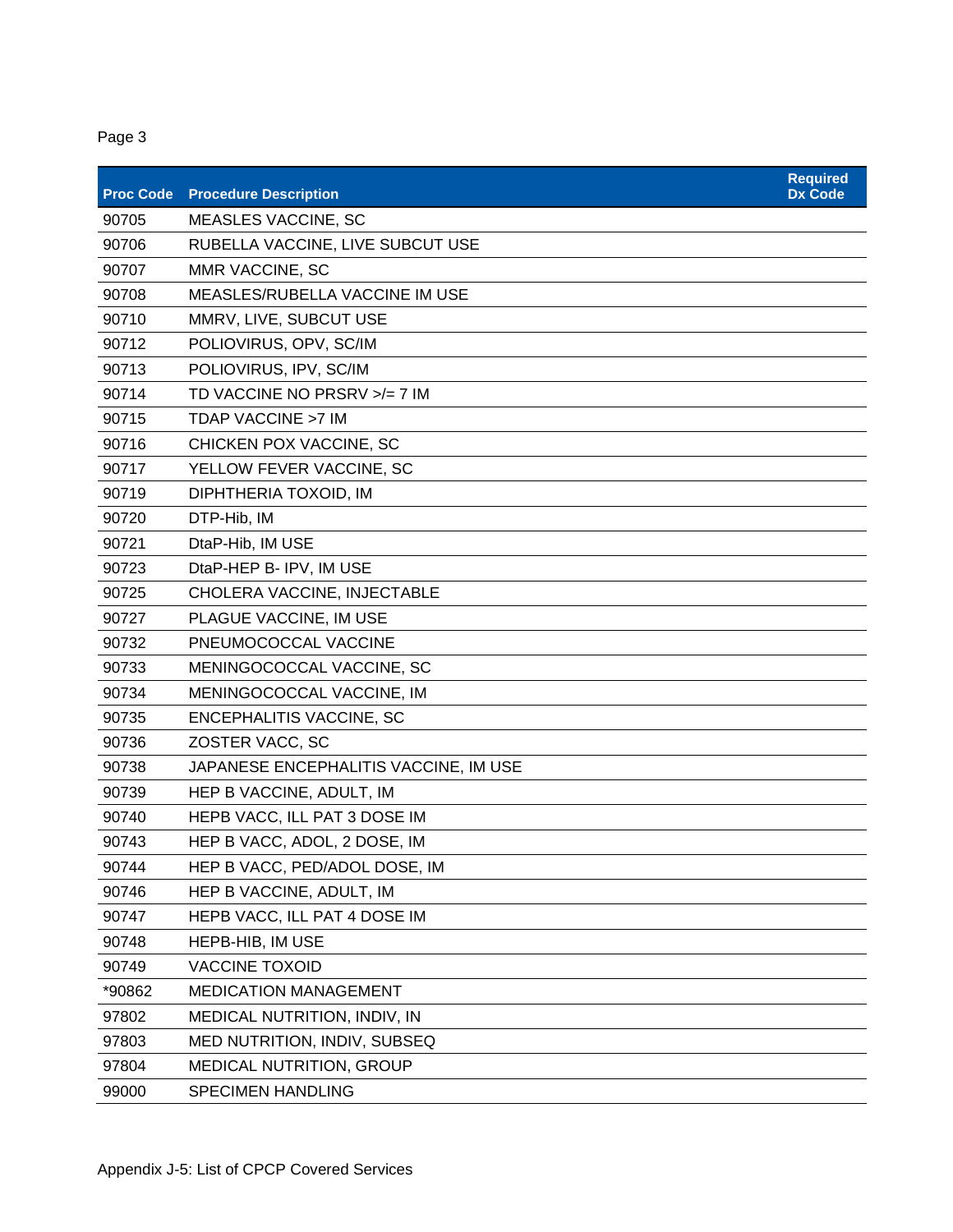| <b>Proc Code</b> | <b>Procedure Description</b>                                                        | <b>Required</b><br><b>Dx Code</b> |
|------------------|-------------------------------------------------------------------------------------|-----------------------------------|
| 99001            | <b>SPECIMEN HANDLING</b>                                                            |                                   |
| 99002            | SPECIMEN/DEVICE HANDLING                                                            |                                   |
| *99050           | <b>MEDICAL SERVICES AFTER HRS</b>                                                   |                                   |
| *99051           | MED SERV, EVE/WKEND/HOLIDAY                                                         |                                   |
| *99053           | SERVICES PROVIDED BTWN 10PM-8AM, 24 HOUR FACILITY, ADDITION TO<br><b>BASIC SVCS</b> |                                   |
| *99056           | SERVICES PROVIDED IN OFFICE, PT REQUEST, ADDITION TO BASIC SVCS                     |                                   |
| *99058           | <b>OFFICE EMERGENCY CARE</b>                                                        |                                   |
| *99070           | <b>SPECIAL SUPPLIES</b>                                                             |                                   |
| *99071           | <b>EDUCATIONAL SUPPLIES</b>                                                         |                                   |
| *99080           | <b>SPECIAL REPORTS</b>                                                              | V25.XX                            |
| *99201           | OFFICE/OUTPATIENT VISIT, NEW                                                        |                                   |
| *99202           | OFFICE/OUTPATIENT VISIT, NEW                                                        |                                   |
| *99203           | OFFICE/OUTPATIENT VISIT, NEW                                                        |                                   |
| *99204           | OFFICE/OUTPATIENT VISIT, NEW                                                        |                                   |
| *99205           | OFFICE/OUTPATIENT VISIT, NEW                                                        |                                   |
| *99211           | OFFICE/OUTPATIENT VISIT, EST                                                        |                                   |
| *99212           | OFFICE/OUTPATIENT VISIT, EST                                                        |                                   |
| *99213           | OFFICE/OUTPATIENT VISIT, EST                                                        |                                   |
| *99214           | OFFICE/OUTPATIENT VISIT, EST                                                        |                                   |
| *99215           | OFFICE/OUTPATIENT VISIT, EST                                                        |                                   |
| *99354           | PROLONGED SERVICES, FIRST HOUR                                                      |                                   |
| *99355           | PROLONGED SERVICES, EA ADDL 30 MIN                                                  |                                   |
| *99358           | PROLONGED E&M, FIRST HOUR                                                           |                                   |
| *99359           | PROLONGED E&M, EA ADDL 30 MIN                                                       |                                   |
| *99363           | ANTICOAGULANT MANAGEMENT, OP, WARFARIN, INIT 90 DAYS                                |                                   |
| *99364           | ANTICOAGULANT MANAGEMENT, OP, WARFARIN, EACH SUBSEQUENT 90<br><b>DAYS</b>           |                                   |
| *99381           | INIT PREV MED E/M, NEW PAT, INFANT                                                  |                                   |
| *99382           | PREV VISIT, NEW, AGE 1-4                                                            |                                   |
| *99383           | PREV VISIT, NEW, AGE 5-11                                                           |                                   |
| *99384           | PREV VISIT, NEW, AGE 12-17                                                          |                                   |
| *99385           | PREV VISIT, NEW, AGE 18-39                                                          |                                   |
| *99386           | PREV VISIT, NEW, AGE 40-64                                                          |                                   |
| *99387           | PREV VISIT, NEW, AGE 65+                                                            |                                   |
| *99391           | PER PM REEVAL, EST PAT, INF                                                         |                                   |
| *99392           | PREV VISIT, EST, AGE 1-4                                                            |                                   |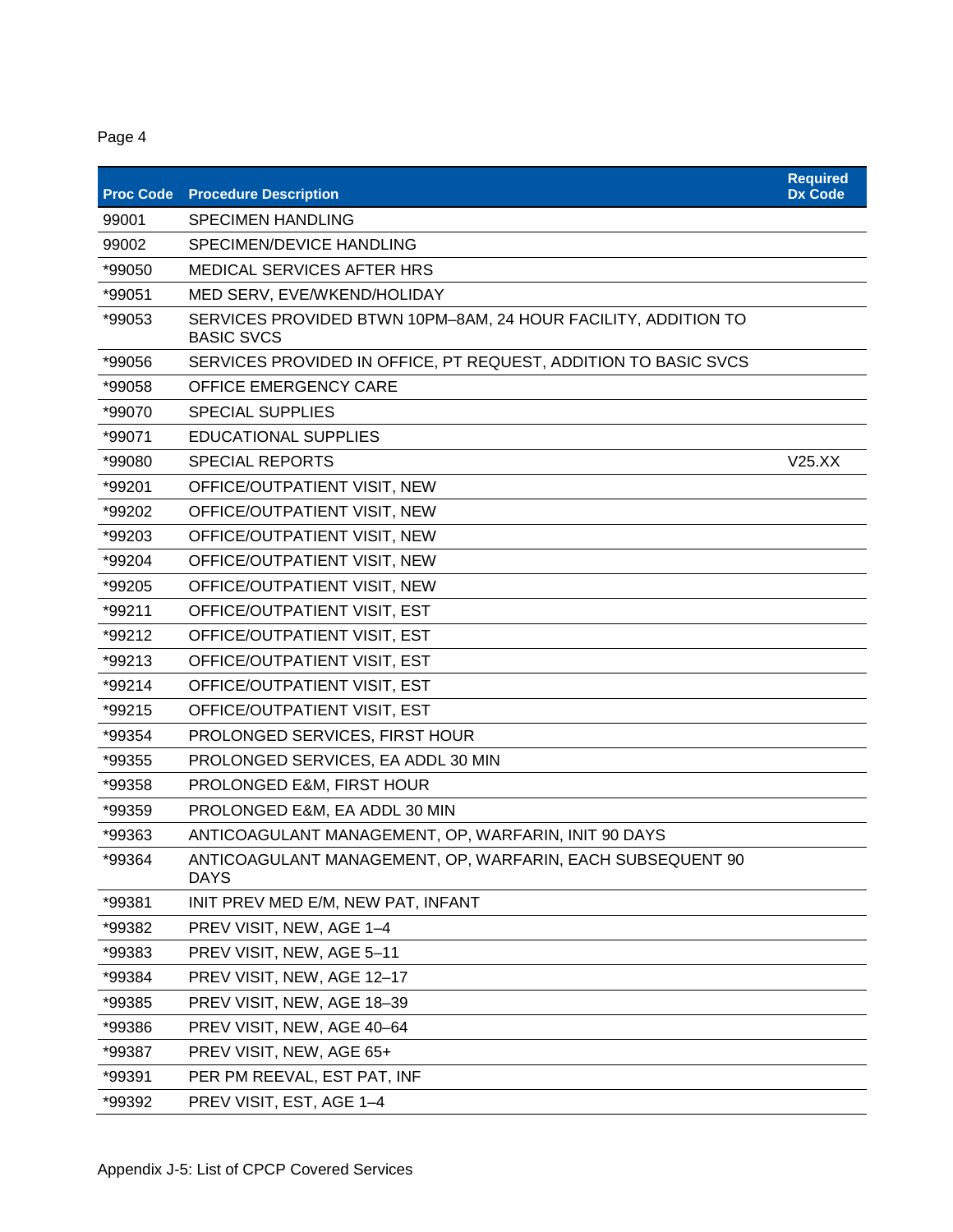| <b>Proc Code</b> | <b>Procedure Description</b>                        | <b>Required</b><br><b>Dx Code</b> |
|------------------|-----------------------------------------------------|-----------------------------------|
| *99393           | PREV VISIT, EST, AGE 5-11                           |                                   |
| *99394           | PREV VISIT, EST, AGE 12-17                          |                                   |
| *99395           | PREV VISIT, EST, AGE 18-39                          |                                   |
| *99396           | PREV VISIT, EST, AGE 40-64                          |                                   |
| *99397           | PREV VISIT, EST, AGE 65+                            |                                   |
| *99401           | PREVENTIVE COUNSELING, INDIV                        |                                   |
| *99402           | PREVENTIVE COUNSELING, INDIV                        |                                   |
| *99403           | PREVENTIVE COUNSELING, INDIV                        |                                   |
| *99404           | PREVENTIVE COUNSELING, INDIV                        |                                   |
| 99406            | SMOKING CESSATION COUNSELING, 3-10 MIN              |                                   |
| 99407            | BEHAV CHNG SMOKING < 10 MIN                         |                                   |
| 99408            | ALCOHOL/SUBSTANCE ABUSE SCREENING, 15-30 MIN        |                                   |
| 99409            | ALCOHOL/SUBSTANCE ABUSE SCREENING, > 30 MIN         |                                   |
| 99411            | PREV MED COUNSELING, GROUP SETTING, 30 MIN          |                                   |
| 99412            | PREV MED COUNSELING, GROUP SETTING, 60 MIN          |                                   |
| 99420            | ADMIN AND INTERPRET, HEALTH RISK ASSESSMENT         |                                   |
| 99429            | UNLISTED PREV MED SERVICE                           |                                   |
| G0008            | <b>ADMIN FLU VACCINE</b>                            |                                   |
| G0009            | ADMIN PNEUMOCOCCAL VACCINE                          |                                   |
| G0010            | <b>ADMIN HEPB VACCINE</b>                           |                                   |
| G0101            | CA SCREEN; PELVIC/BREAST EXAM                       |                                   |
| G0123            | SCREENING CYTOPATH, C/V, PRESERVATIVE FLUID, MANUAL |                                   |
| G0141            | SCREENING CYTOPATH, C/V, AUTOMATED, MANUAL RESCREEN |                                   |
| G0143            | SCREENING CYTOPATH, C/V, PRESERVATIVE FLUID, MANUAL |                                   |
| G0202            | <b>SCREENING MAMMOGRAPHY</b>                        |                                   |
| G0270            | MNT SUBS TX FOR CHANGE DX                           |                                   |
| G0271            | GROUP MNT 2 OR MORE 30 MINS                         |                                   |
| G0438            | ANNUAL WELLNESS VISIT, INIT VISIT                   |                                   |
| G0439            | ANNUAL WELLNESS VISIT, SUBSEQUENT VISIT             |                                   |
| G8427            | DOCUMENTATION OF PT'S CURRENT MEDS                  |                                   |
| G8431            | POSITIVE DEPRESSION SCREEN, FU PLAN DOCUMENTED      |                                   |
| G8432            | DEPRESSION SCREENING NOT DOCUMENTED                 |                                   |
| G8433            | DEPRESSION SCREENING NOT INDICATED                  |                                   |
| G8510            | NEGATIVE SCREEN FOR DEPRESSION                      |                                   |
| G8511            | POSITIVE DEPRESSION SCREEN, FU PLAN NOT DOCUMENTED  |                                   |
| G9001            | COORDINATED CARE FEE, INIT RATE                     |                                   |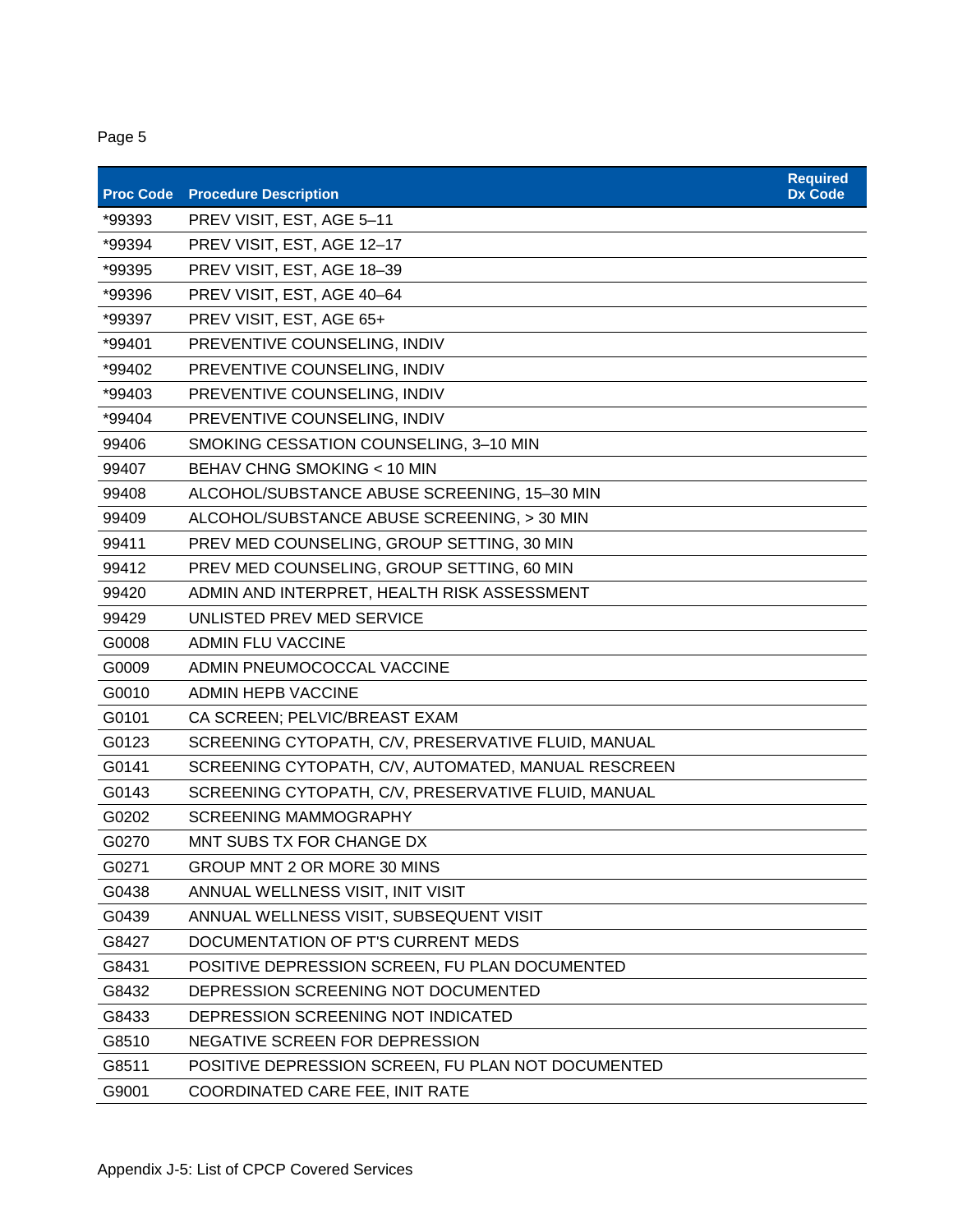| <b>Proc Code</b> | <b>Procedure Description</b>                                            | <b>Required</b><br><b>Dx Code</b> |
|------------------|-------------------------------------------------------------------------|-----------------------------------|
| G9002            | <b>COORDINATED CARE FEE (LEVEL 1)</b>                                   |                                   |
| G9003            | COORDINATED CARE FEE, RISK-ADJ HIGH, INIT                               |                                   |
| G9004            | COORDINATED CARE FEE, RISK-ADJ LOW, INIT                                |                                   |
| G9005            | COORDINATED CARE FEE, RISK-ADJ MAINT                                    |                                   |
| G9006            | COORDINATED CARE FEE, HOME MONITORING                                   |                                   |
| G9007            | COORDINATED CARE FEE, SCHEDULED TEAM CONFERENCE                         |                                   |
| G9008            | COORDINATED CARE FEE, PHYS CC OVERSIGHT SVCS                            |                                   |
| G9009            | COORDINATED CARE FEE, RISK-ADJ MAINT, LEVEL 3                           |                                   |
| G9010            | COORDINATED CARE FEE, RISK-ADJ MAINT, LEVEL 4                           |                                   |
| G9011            | COORDINATED CARE FEE, RISK-ADJ MAINT, LEVEL 5                           |                                   |
| G9012            | OTHER SPEC CASE MANAGEMENT SVC, NEC                                     |                                   |
| *H0034           | MEDICATION TRAINING AND SUPPORT, PER 15 MINUTES                         |                                   |
| H1010            | NONMEDICAL FAMILY PLANNING EDUCATION, PER SESSION                       |                                   |
| J1055            | MEDRXYPROGESTER ACETATE INJ                                             |                                   |
| J1056            | INJECTION, MEDROXYPROGESTERONE ACETATE/ESTRADIOL CYPIONATE,<br>5MG/25MG |                                   |
| J1885            | KETOROLAC TROMETHAMINE INJ                                              |                                   |
| J3490            | DRUGS UNCLASSIFIED INJECTION                                            |                                   |
| J7304            | CONTRACEPTIVE HORMONE PATCH                                             |                                   |
| P3000            | <b>SCREENING PAP SMEAR</b>                                              |                                   |
| P3001            | <b>SCREENING PAP SMEAR</b>                                              |                                   |
| Q0091            | <b>OBTAINING SCREEN PAP SMEAR</b>                                       |                                   |
| Q0111            | <b>WET MOUNTS</b>                                                       |                                   |
| Q0112            | ALL POTASSIUM HYDROXIDE (KOH) PREPS                                     |                                   |
| Q3014            | TELEHEALTH ORIGINATION SITE FACILITY FEE                                |                                   |
| S0610            | ANNUAL GYN EXAM, NEW PT                                                 |                                   |
| S0612            | ANNUAL GYN EXAM, EST PT                                                 |                                   |
| S4993            | CONTRACEPTIVE PILLS FOR BIRTH CONTROL                                   |                                   |
| S9445            | PATIENT EDUCATION, INDIV., PER SESSION                                  |                                   |
| S9446            | PATIENT EDUCATION, GROUP, PER SESSION                                   |                                   |
| S9449            | WT MANAGEMENT CLASSES, PER SESSION                                      |                                   |
| S9470            | NUTRITIONAL COUNSELING                                                  |                                   |
| T1001            | NURSING ASSESSMENT/EVAL                                                 |                                   |
| T1002            | RN SERVICES, UP TO 15 MIN                                               |                                   |
| T1013            | SIGN LANGUAGE/INTERPRETIVE SERVICES                                     |                                   |
| T1015            | <b>CLINIC SERVICE</b>                                                   |                                   |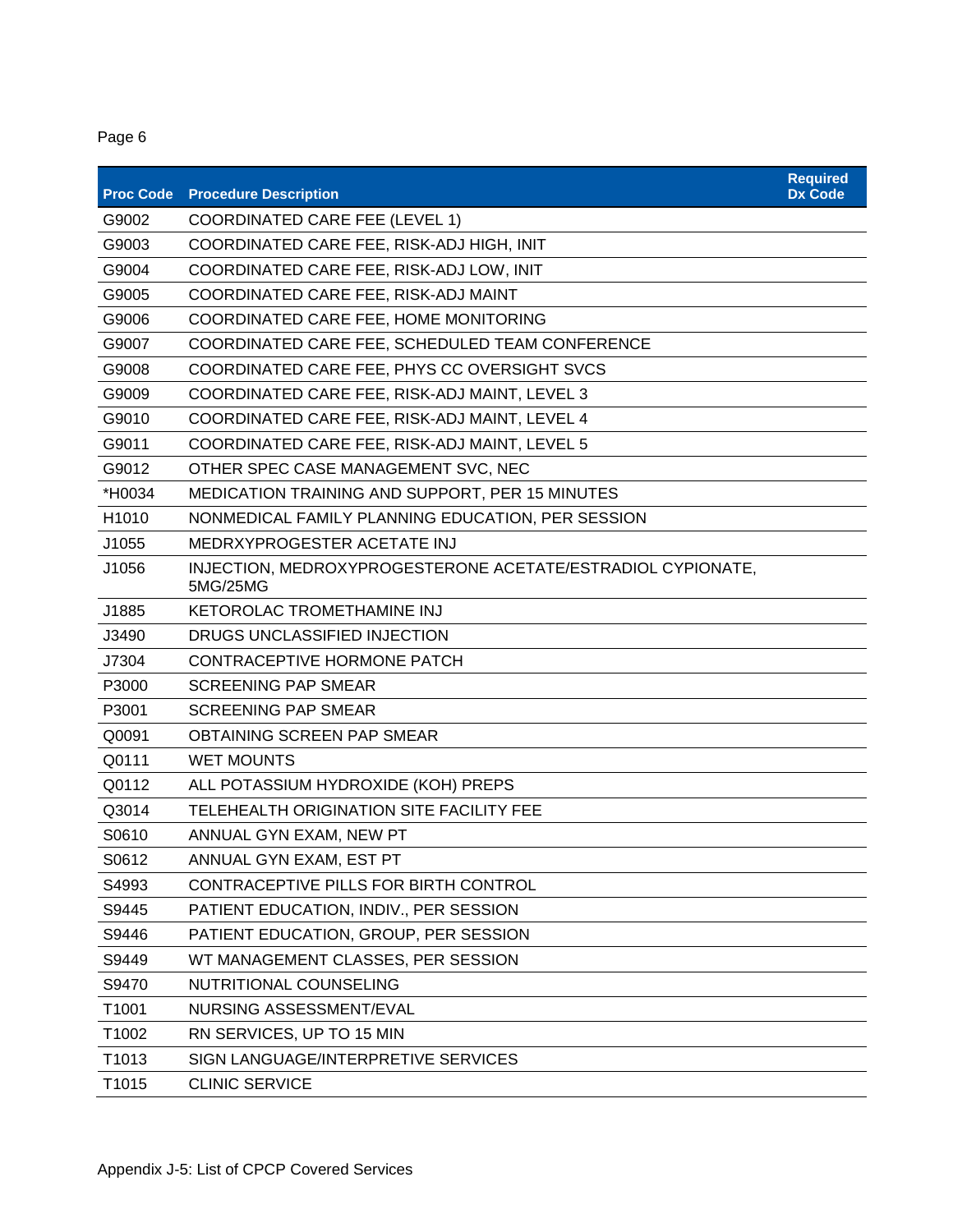|                   | <b>Proc Code</b> Procedure Description     | <b>Required</b><br>Dx Code |
|-------------------|--------------------------------------------|----------------------------|
| T <sub>1023</sub> | SCREENING FOR INCLUSION IN SPECIAL PROGRAM |                            |

# **Behavioral Health (BH) Procedure Codes and Tiers**

**The following modifiers apply to Tier 2 services:**

- **AH = Clinical Psychologist**
- **AJ = Clinical Social Worker**
- **HO = Masters Degree Level**
- **HP = Doctoral Level**

**(NOTE: Services provided by Psychiatrists, Nurse Practitioners, Physician Assistants, and Registered Nurses are in Tier 3)** 

|       | Tier 2 - (With No Visit Limit)                                                                                                                                                        |
|-------|---------------------------------------------------------------------------------------------------------------------------------------------------------------------------------------|
| 90804 | Individual psychotherapy, approximately 25-30 minutes                                                                                                                                 |
| 90806 | Individual psychotherapy, approximately 45-50 minutes                                                                                                                                 |
| 90847 | Family psychotherapy                                                                                                                                                                  |
| 90853 | Group psychotherapy                                                                                                                                                                   |
| 90882 | Environmental intervention for medical management purposes on a psych patient's behalf with<br>agencies, employers or institutions                                                    |
| 98966 | Telephone assessment and management service provided by qualified non-physician healthcare<br>professional, 5-10 minutes of medical discussion                                        |
| 98967 | Telephone assessment and management service provided by qualified non-physician healthcare<br>professional, 11-20 minutes of medical discussion                                       |
| 98968 | Telephone assessment and management service provided by qualified non-physician healthcare<br>professional, 21-30 minutes of medical discussion                                       |
| 99368 | Medical team conference with interdisciplinary team, face-to-face with patient and/or family, 30<br>minutes or more, participation by non-physician qualified healthcare professional |
| 99402 | Preventive medicine counseling and/or risk factor reduction intervention provided to an individual,<br>approximately 30 minutes                                                       |
| 99404 | Preventive medicine counseling and/or risk factor reduction intervention provided to an individual,<br>approximately 60 minutes                                                       |
| H0001 | Alcohol and/or drug assessment                                                                                                                                                        |
| H0002 | Behavioral health screening to determine eligibility for admission to treatment program                                                                                               |
| H0004 | Behavioral health counseling and therapy, per 15 minutes                                                                                                                              |
| H0007 | Alcohol and/or drug services, crisis intervention (outpatient)                                                                                                                        |
| H0025 | Behavioral health prevention education service                                                                                                                                        |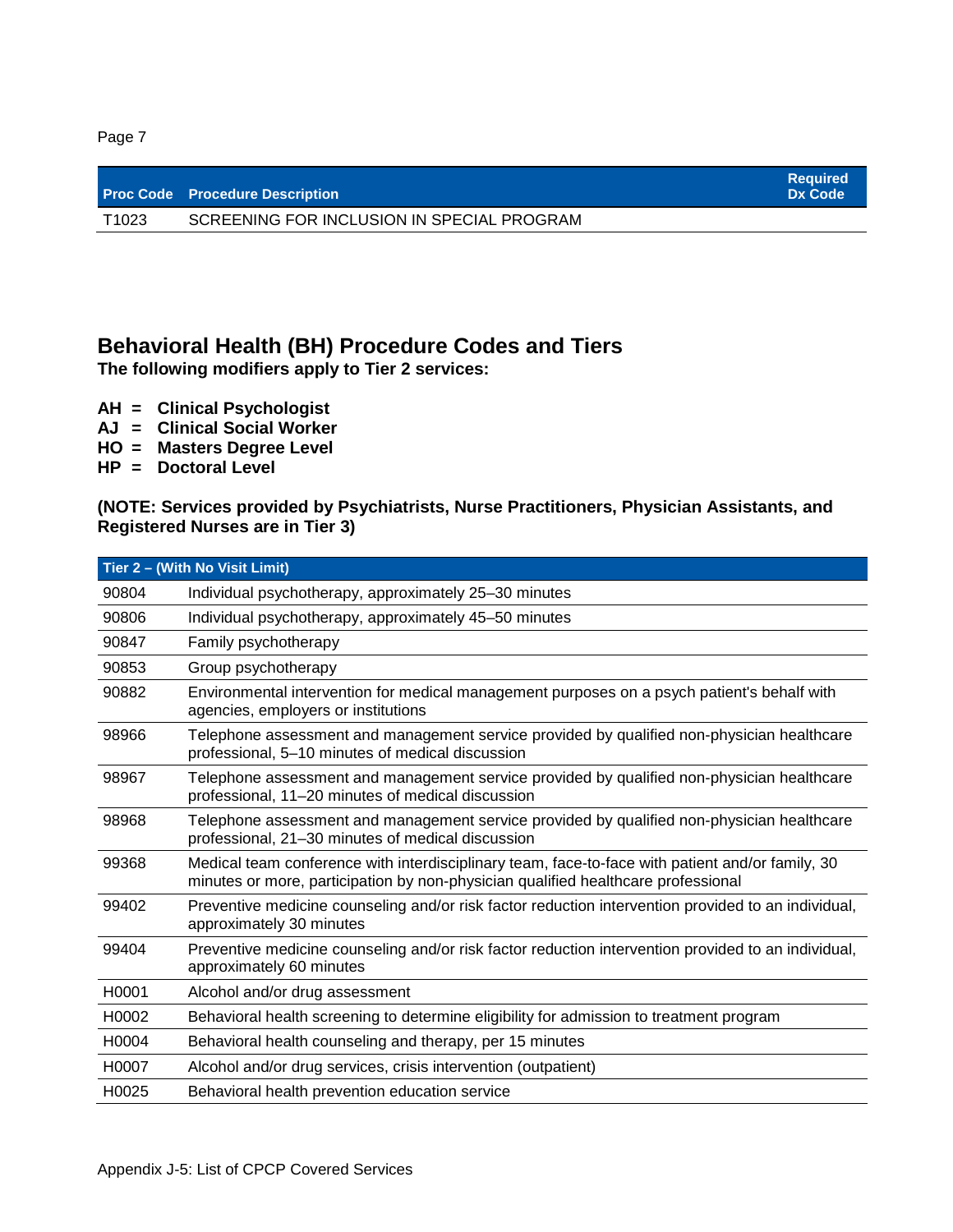| H0031             | Mental health assessment, by non-physician                                              |
|-------------------|-----------------------------------------------------------------------------------------|
| H0034             | Medication training and support, per 15 minutes                                         |
| H0049             | Alcohol and/or drug screening                                                           |
| H0050             | Alcohol and/or drug services, brief intervention, per 15 minutes                        |
| H <sub>1011</sub> | Family assessment by licensed behavioral health professional for state defined purposes |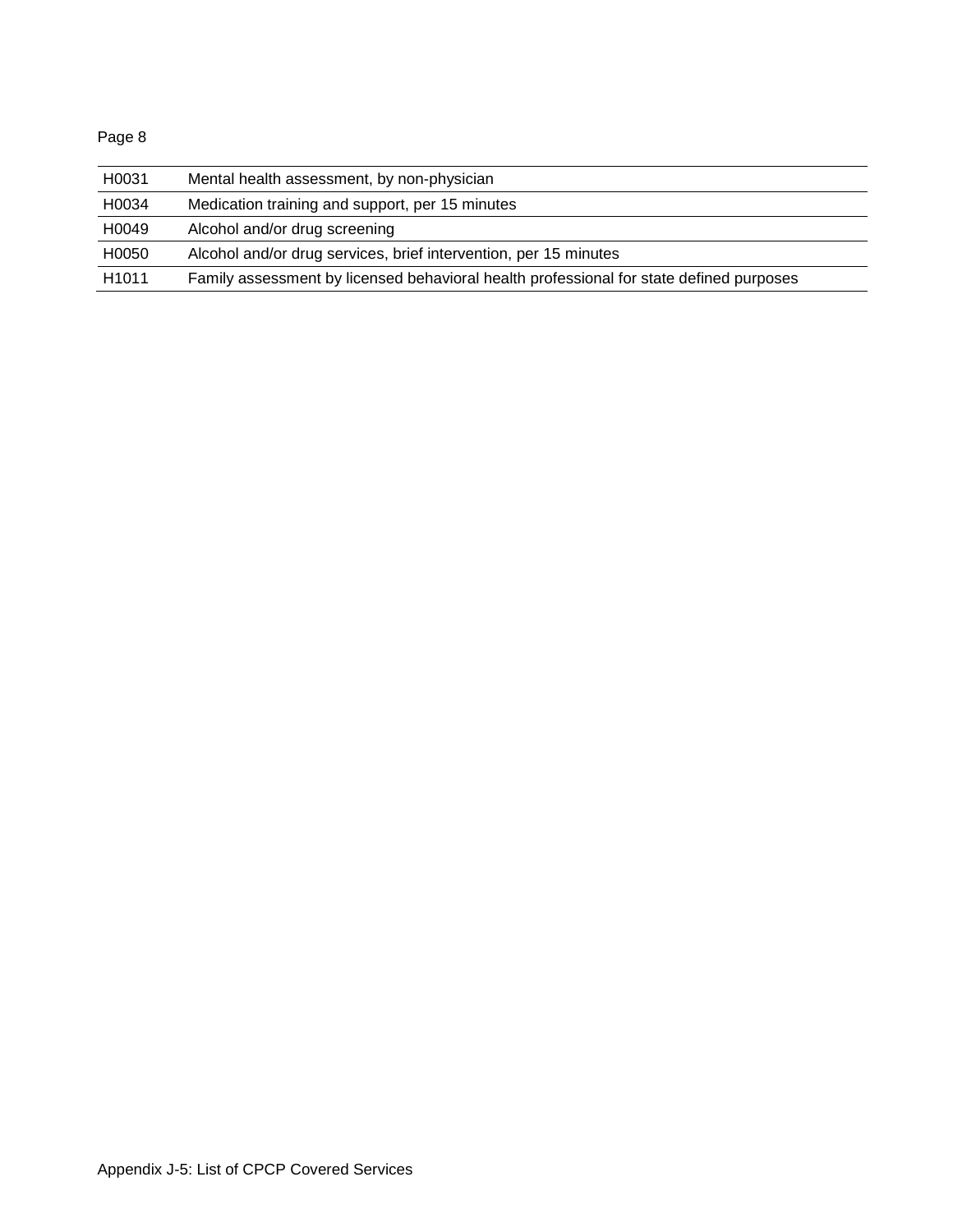Tier 3 shall include all CPT codes that are included in Tier 2 without any restrictions on the modifiers used, in addition to the Tier 3 only codes below.

| Tier 3 |                                                                                                                                                                                                                                                                                                                     |
|--------|---------------------------------------------------------------------------------------------------------------------------------------------------------------------------------------------------------------------------------------------------------------------------------------------------------------------|
| 90772  | Therapeutic, prophylactic or diagnostic injection                                                                                                                                                                                                                                                                   |
| 90801  | Psychiatric diagnostic interview                                                                                                                                                                                                                                                                                    |
| 90802  | Interactive psychiatric diagnostic interview                                                                                                                                                                                                                                                                        |
| 90805  | Individual psychotherapy, insight oriented, behavior modifying and/or supportive, in an office or<br>outpatient facility, approximately 20-30 minutes face-to-face with the patient, with medical E&M<br>services                                                                                                   |
| 90807  | Individual psychotherapy, approximately 45-50 minutes, with medical E&M services                                                                                                                                                                                                                                    |
| 96372  | Therapeutic, prophylactic, or diagnostic injection                                                                                                                                                                                                                                                                  |
| 90809  | Individual psychotherapy, approximately 75-80 minutes, with medical E&M services                                                                                                                                                                                                                                    |
| 90811  | Individual psychotherapy, interactive, using play equipment, physical devices, language<br>interpreter or other mechanisms of non-verbal communication, in an office or outpatient facility,<br>approximately 20-30 minutes face-to-face with the patient, with medical evaluation and<br>management (E&M) services |
| 90813  | Individual psychotherapy, interactive, using play equipment, physical devices, language<br>interpreter or other mechanisms of non-verbal communication, in an office or outpatient facility,<br>approximately 45-50 minutes face-to-face with the patient, with medical E&M services                                |
| 90862  | Pharmacologic management, including prescription, use and review of medication with no more<br>than minimal medical psychotherapy                                                                                                                                                                                   |
| 90887  | Consultation with family                                                                                                                                                                                                                                                                                            |
| 90889  | Preparation of report of patient's psychiatric status for other individuals, agencies or insurance<br>carriers                                                                                                                                                                                                      |
| 99367  | Medical team conference with interdisciplinary team, patient and/or family not present, 30 minutes<br>or more, participation by physician                                                                                                                                                                           |
| H0039  | Assertive community treatment, face-to-face, per 15 minutes                                                                                                                                                                                                                                                         |
| H0040  | Assertive community treatment program, per diem                                                                                                                                                                                                                                                                     |
| T1002  | Registered nurse services, up to 15 minutes                                                                                                                                                                                                                                                                         |
| T1003  | Licensed practical nurse/licensed vocational nurse services, up to 15 minutes                                                                                                                                                                                                                                       |
| T1004  | Services of qualified nursing aide, up to 15 minutes                                                                                                                                                                                                                                                                |
| S9480  | Intensive outpatient psychiatric services, per diem                                                                                                                                                                                                                                                                 |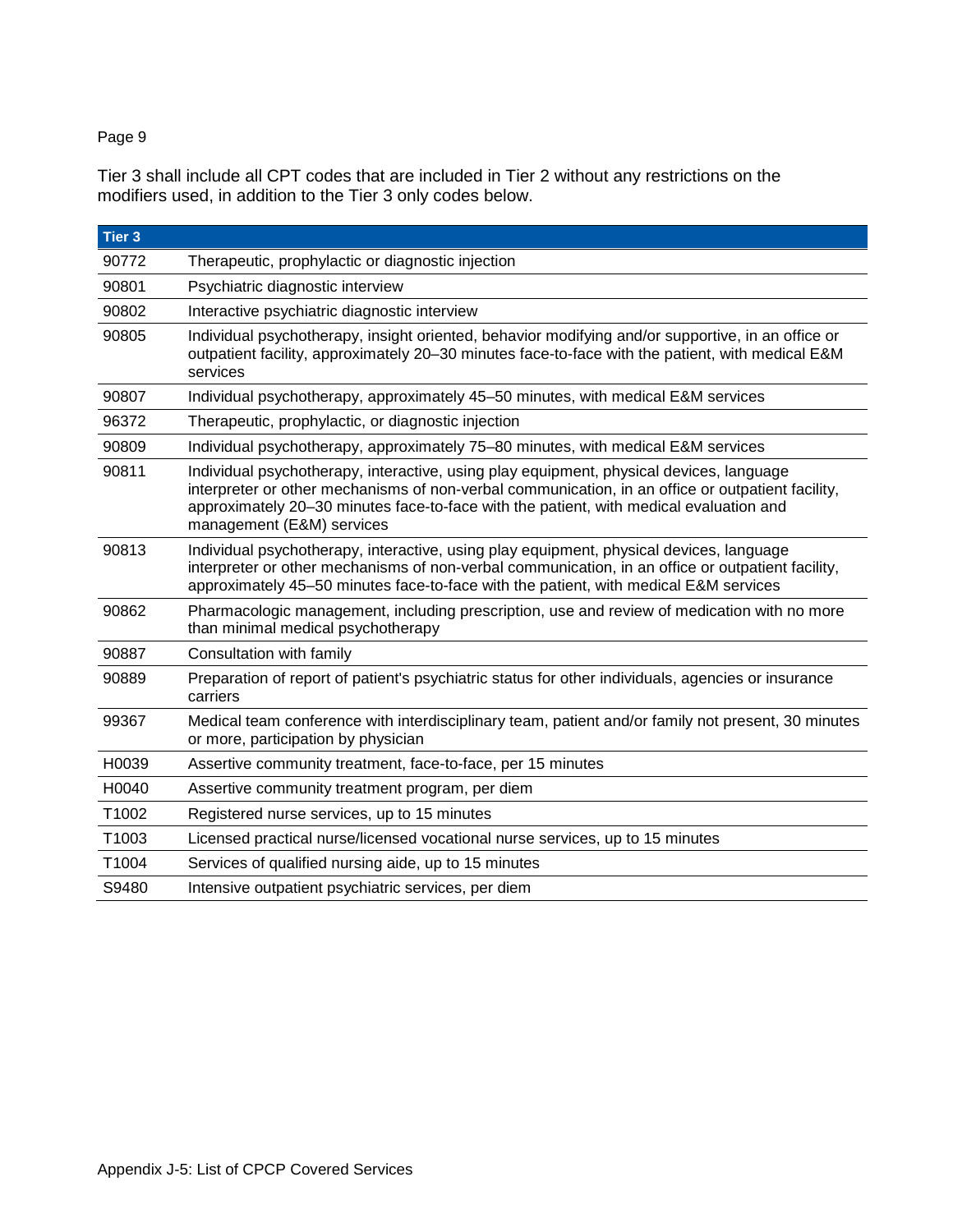## **New Codes for 2013**

These are new current procedural terminology codes as of January 1, 2013, which have replaced the codes listed below in the "Codes Terminated as of December 31, 2012" section of this document or are new codes for services like care coordination that did not have codes previously assigned and should be considered part of the CPCP.

| <b>Code</b>      | <b>Description</b>                                                                                                                                                                                                                                                                                        |
|------------------|-----------------------------------------------------------------------------------------------------------------------------------------------------------------------------------------------------------------------------------------------------------------------------------------------------------|
|                  | <b>Primary Care Bundle</b>                                                                                                                                                                                                                                                                                |
| 90653            | Influenza vaccine, inactivated, subunit, adjuvanted, for intramuscular (IM) use                                                                                                                                                                                                                           |
| 90672            | Influenza virus vaccine, quadrivalent, live, for intranasal use                                                                                                                                                                                                                                           |
| 90685            | Influenza virus vaccine, quadrivalent, split virus, preservative free, for children 6–35 months of age,<br>IM use                                                                                                                                                                                         |
| 90686            | Influenza virus vaccine, quadrivalent, split virus, preservative free, for children three years of age<br>and older, IM use                                                                                                                                                                               |
| 90687            | Influenza virus vaccine, quadrivalent, split virus, for children 6-35 months of age, IM use                                                                                                                                                                                                               |
| 90688            | Influenza virus vaccine, quadrivalent, split virus, for children 3 years of age and older, IM use                                                                                                                                                                                                         |
| 90739            | Hepatitis B vaccine, adult dosage, IM use                                                                                                                                                                                                                                                                 |
| 99487            | Complex chronic are coordination services, first hour of clinical staff time directed by a physician or<br>other qualified health care professional with no face-to-face visit, per calendar month                                                                                                        |
| 99488            | Complex chronic are coordination services, first hour of clinical staff time directed by a physician or<br>other qualified health care professional with one face-to-face visit, per calendar month                                                                                                       |
| 99489            | Complex chronic are coordination services, each additional 30 minutes of clinical staff time directed<br>by a physician or other qualified health care professional, per calendar month                                                                                                                   |
| 99495            | Transitional care management services with the following required elements: Communication with<br>the patient and/or caregiver within 2 business days of discharge, medical decision making of at<br>least moderate complexity during the service period, face-to-face visits within 14 days of discharge |
|                  | BH Tier 2 - (With No Visit Limit)                                                                                                                                                                                                                                                                         |
| 90832            | Psychotherapy, 30 minutes with patient and/or family member                                                                                                                                                                                                                                               |
| 90834            | Psychotherapy, 45 minutes with patient and/or family member                                                                                                                                                                                                                                               |
| <b>BH Tier 3</b> |                                                                                                                                                                                                                                                                                                           |
| 90791            | Psychiatric diagnostic evaluation                                                                                                                                                                                                                                                                         |
| 90833            | Psychotherapy, 30 minutes with patient and/or family member when performed with an E&M<br>service (add-on code)                                                                                                                                                                                           |
| 90836            | Psychotherapy, 45 minutes with patient and/or family member when performed with an E&M<br>service (add-on code)                                                                                                                                                                                           |
| 99496            | Transitional care management services with the following required elements: Communication with<br>the patient and/or caregiver within 2 business days of discharge, medical decision making of high<br>complexity during the service period, face-to-face visits within 7 days of discharge               |